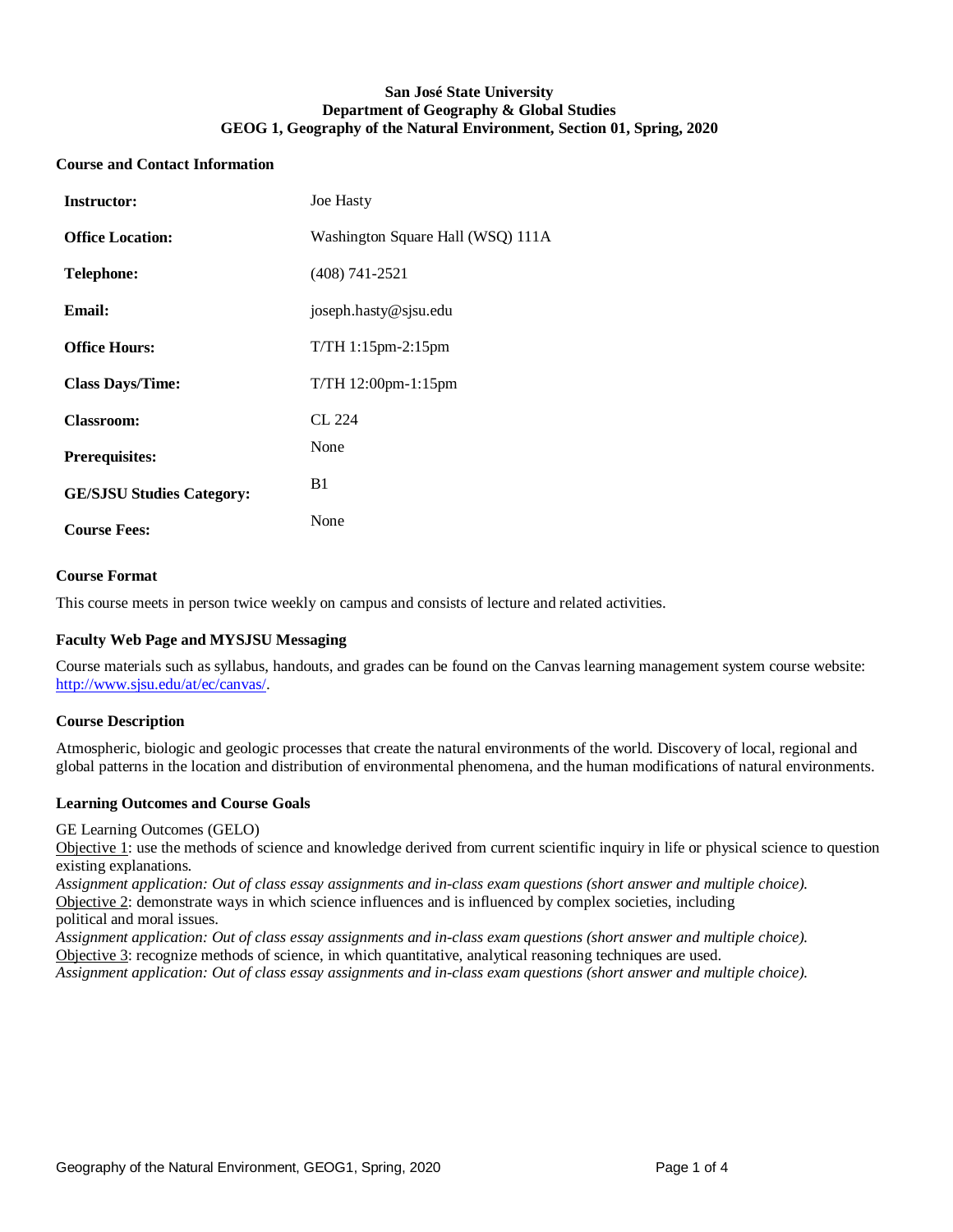### **Required Texts/Readings**

**Title: McKnight's Physical Geography: A Landscape Appreciation Author: Darrel Hess ISBN-13: 978-0134195421 Edition: 12th Copyright: 2017**

## **Course Requirements and Assignments**

SJSU classes are designed such that in order to be successful, it is expected that students will spend a minimum of forty-five hours for each unit of credit (normally three hours per unit per week), including preparing for class, participating in course activities, completing assignments, and so on. More details about student workload can be found in [University Policy S12-3](http://www.sjsu.edu/senate/docs/S12-3.pdf) at http://www.sjsu.edu/senate/docs/S12-3.pdf.

### **Grading Policy**

| Assignments (15)                    | 300 points  |
|-------------------------------------|-------------|
| Map Quizzes (6)                     | 200 points  |
| Midterm Exam                        | 200 points  |
| Final Exam (not cumulative)         | 200 points  |
| <b>Class Participation</b>          | 100 points  |
| Research Assignments (2) - OPTIONAL | 100 points  |
| <b>Total points available</b>       | 1100 points |
| <b>Total course points</b>          | 1000 points |

| <b>Percentage</b> | <b>Total Points</b> | <b>Letter Grade</b> |
|-------------------|---------------------|---------------------|
| 95-100%           | 950-500             | A                   |
| 90-94%            | $900 - 949$         | $A -$               |
| 87-89 %           | 870-899             | $B+$                |
| 83-86%            | 830-869             | B                   |
| 80-82%            | 800-829             | $\bf{B}$            |
| 77-79 %           | 770-799             | $C+$                |
| 73-76%            | 730-769             | $\mathbf C$         |
| 70-72%            | 700-729             | $C-$                |
| 65-69%            | 650-699             | $\mathbf{D}^+$      |
| 60-64%            | 600-649             | D                   |
| Less than $60\%$  | Less than 600       |                     |

#### **Classroom Protocol**

Attendance: Roll will be taken most days and will factor into participation grade. Habitual absences may result in expulsion from the course.

Tardiness: Please arrive on time and stay until dismissed. This will factor into participation points.

Cell Phone: Please silence and stow cell phones during class. Phone usage during class will result in expulsion from class session and will be reflected in class participation points.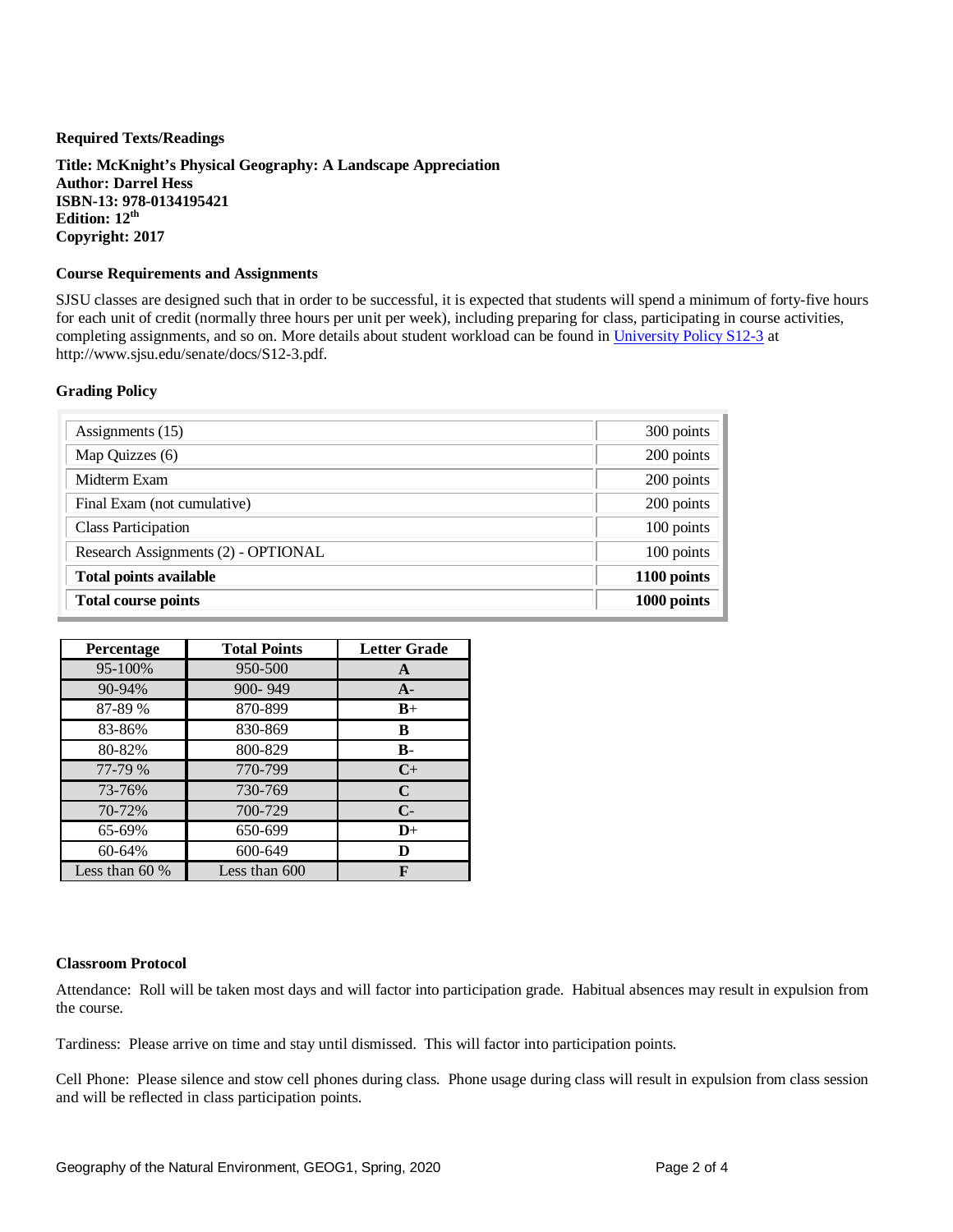Laptop: Laptops are acceptable during class TO TAKE NOTES ONLY. Any other use will result in expulsion from the class session and will be reflected in class participation points.

Class Interaction: Please participate in classroom discussions with relevant, thoughtful, and respectful perspectives. This will be reflected in class participation points.

#### **Assignments**

There will be 15 unit assignments. They are worth 20 points each (300 points total). They will vary in format, but will primarily consist of short essay questions. All submissions will be on Canvas unless otherwise noted. Late work will be accepted for  $\frac{1}{2}$ credit.

### **Map Quizzes**

There will be 5 map quizzes. They are worth 40 points each (200 points total). They will consist of properly locating geographic locations in various world regions. Make-ups will only be given under extenuating circumstances and may vary in format.

### **Midterm Exam**

There will be one midterm exam. It will be worth 200 points (20%) of your final grade and will occur roughly  $\frac{1}{2}$  of the way through the semester. The format will include true/false, multiple choice, and short answer questions. The short answer questions will be distributed one week prior to the exam. Make-ups will only be given under extenuating circumstances and may vary in format.

#### **Final Exam**

The final exam is worth 20% of your final grade. It will follow the same format as the midterm exam and will not be cumulative. It will only cover the second half of the course. There are no make-ups.

#### **Research Assignments**

There will be two optional research projects. One will be due before the midterm exam and the other will be due before the final exam. These will typically require a variety of steps including (1) data gathering, (2) data visualization, (3) data interpretation, and (4) final analysis. These are designed to give students who want to push themselves further an opportunity to do so. This motivation can come from a variety of reasons including a drive to earn an excellent grade, poor performance quizzes or exams, or the desire to explore more about the content of the course or interest in the major. Late assignments will be accepted for ½ credit.

#### **Class Participation:**

Class participation is worth 100 points (10%) of your final grade will be evaluated on several criteria. These include attendance, class discussions, group work, and any other class activities.

#### **University Policies**

Per University Policy S16-9, university-wide policy information relevant to all courses, such as academic integrity, accommodations, etc. will be available on Office of Graduate and Undergraduate Programs[' Syllabus Information](http://www.sjsu.edu/gup/syllabusinfo/) web page at http://www.sjsu.edu/gup/syllabusinfo/"